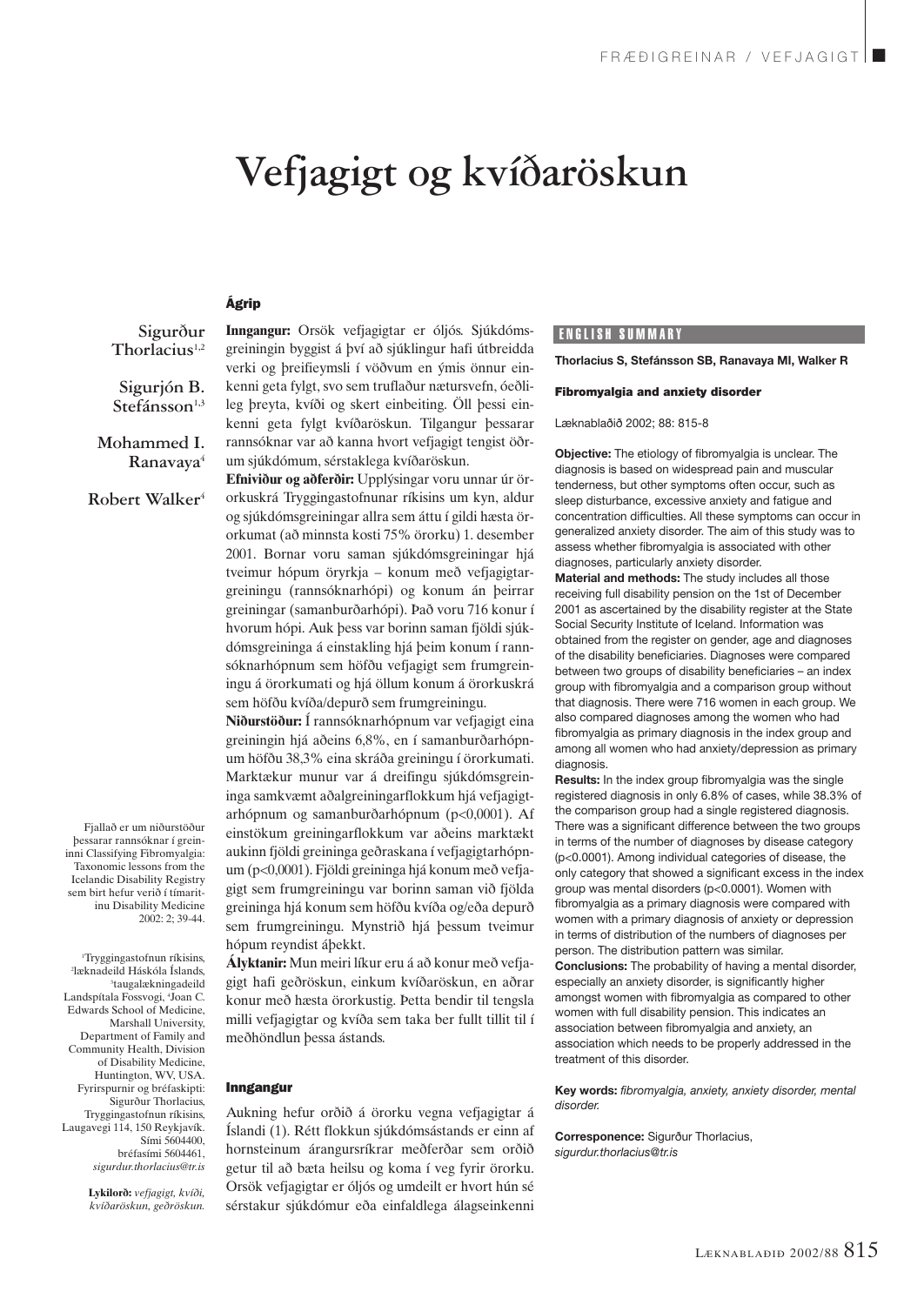| Age        | All women |            |        | Women with fibromyalgia |  |  |
|------------|-----------|------------|--------|-------------------------|--|--|
| (in years) | Number    | Percentage | Number | Percentage              |  |  |
| 16-19      | 80        | 1.3        | O      | $\Omega$                |  |  |
| $20 - 24$  | 174       | 2.8        | 2      | 0.3                     |  |  |
| $25-29$    | 266       | 4.2        | 6      | 0.8                     |  |  |
| 30-34      | 333       | 5.3        | 29     | 4.0                     |  |  |
| 35-39      | 611       | 9.8        | 77     | 10.8                    |  |  |
| 40-44      | 739       | 11.8       | 109    | 15.2                    |  |  |
| 45-49      | 728       | 11.6       | 121    | 16.9                    |  |  |
| 50-54      | 816       | 13.0       | 115    | 16.1                    |  |  |
| 55-59      | 911       | 14.5       | 136    | 19.0                    |  |  |
| 60-64      | 1015      | 16.2       | 100    | 14.0                    |  |  |
| 65-66      | 595       | 9.5        | 21     | 2.9                     |  |  |
| Total      | 6268      | 100        | 716    | 100                     |  |  |

Table II. *The number of diagnoses registered for women with full disability pension, with (index group) and without (age matched comparison group) fibromyalgia diagnosis.* 

| Number of diagnoses | Index group |            | Comparison group |            |
|---------------------|-------------|------------|------------------|------------|
| per person          | Number      | Percentage | Number           | Percentage |
|                     |             |            |                  |            |
| 1                   | 49          | 6.8        | 274              | 38.3       |
| 2                   | 233         | 32.5       | 184              | 25.7       |
| 3                   | 205         | 28.6       | 120              | 16.7       |
| 4                   | 125         | 17.5       | 85               | 11.9       |
| 5                   | 62          | 8.7        | 35               | 4.9        |
| 6                   | 27          | 3.8        | 12               | 1.7        |
|                     |             | 1.0        | 3                | 0.4        |
| 8                   | 5           | 0.7        | $\overline{2}$   | 0.3        |
| 9                   | 3           | 0.4        | Ω                | $\Omega$   |
| 10                  | 0           | $\Omega$   | 1                | 0.1        |
| <b>Total</b>        | 716         | 100        | 716              | 100        |

Table III. *Diagnoses according to selected main groups of diseases\* registered for two groups of women with full disability pension, one with (index group) and the other without (age matched comparison group) the diagnosis of fibromyalgia.*

| Number of diagnoses       | Index group |            | Comparison group |            |
|---------------------------|-------------|------------|------------------|------------|
| per person                | Number      | Percentage | Number           | Percentage |
| Infections                | 6           | 0.8%       | 13               | 1.8%       |
| Malignant neoplasms       | 3           | 0.4%       | 30               | 4.2%       |
| Endocrine, nutritional    | 98          | 13.7%      | 79               | 11.0%      |
| and metabolic diseases    |             |            |                  |            |
| Mental disorders          | 415         | 58.0%      | 329              | 45.9%      |
| Diseases of the nervous   |             |            |                  |            |
| system                    | 71          | 9.9%       | 101              | 14.1%      |
| Diseases of the           |             |            |                  |            |
| circulatory system        | 76          | 10.6%      | 86               | 12.0%      |
| Chronic obstructive       |             |            |                  |            |
| pulmonary diseases        | 82          | 11.5%      | 63               | 8.8%       |
| Diseases of the digestive |             |            |                  |            |
| system                    | 50          | 7.0%       | 44               | 6.1%       |
| Diseases of the skin/     |             |            |                  |            |
| subcutaneous tissue       | 20          | 2.8%       | 19               | 2.7%       |
| Diseases of the           |             |            |                  |            |
| musculoskeletal system    |             |            |                  |            |
| other than fibromyalgia   | 321         | 44.8%      | 318              | 44.4%      |
| Diseases of the           |             |            |                  |            |
| genitourinary system      | 25          | 3.5%       | 20               | 2.8%       |
| Injury and poisoning      | 53          | 7.4%       | 83               | 11.6%      |
| Other diagnoses           | 20          | 2.8%       | 34               | 4.7%       |
| <b>Total</b>              | 716         | 100        | 716              | 100        |

816 LÆKNABLAÐIÐ 2002/88

(2-14). Sjúkdómsgreiningin vefjagigt byggist á því að sjúklingur hafi útbreidda verki og þreifieymsli í vöðvum (15). Vöðvasýni hjá fólki með vefjagigt hafa hins vegar reynst eðlileg (16) og boðflutningur frá taugum til vöðva einnig (17). Ýmis önnur einkenni hafa verið tengd vefjagigt, svo sem truflaður nætursvefn, óeðlileg þreyta, eirðarleysi og skert einbeiting. Öll framangreind einkenni geta fylgt kvíðaröskun (18).

Í örorkuskrá Tryggingastofnunar ríkisins (TR) eru skráðar sjúkdómsgreiningar þeirra sem metnir hafa verið til örorku vegna lífeyristrygginga (1, 19, 20). Í þessari rannsókn er skoðað hvaða sjúkdómsgreiningar eru skráðar hjá þeim sem metnir hafa verið til hæsta stigs örorku í því skyni að kanna hvort vefjagigt tengist öðrum sjúkdómsgreiningum, og þá sérstaklega kvíðaröskun.

# Efniviður og aðferðir

Upplýsingar voru unnar úr örorkuskrá TR um kyn, aldur og sjúkdómsgreiningar allra sem áttu í gildi hæsta örorkumat (að minnsta kosti 75% örorku) vegna lífeyristrygginga 1. desember árið 2001. Kannað var í hve mörgum tilvikum vefjagigtargreiningin kom fyrir. Þar sem hún kom nánast eingöngu fyrir hjá konum (93% tilvika) beindist frekari rannsókn aðeins að konum. Vegna mikils mismunar í aldursdreifingu hjá konum með vefjagigtargreiningu og öðrum konum með hæsta stig örorku var myndaður samanburðarhópur kvenna án vefjagigtargreiningar, sem var jafn stór og hafði sömu aldursdreifingu og rannsóknarhópurinn (konur með vefjagigtargreiningu). Dreifing og fjöldi sjúkdómsgreininga einstaklinga var borin saman hjá hópunum. Marktækni var metin með kí-kvaðrats prófi (21). Auk þess var borinn saman fjöldi sjúkdómsgreininga hjá þeim konum í rannsóknarhópnum sem höfðu vefjagigt sem frumgreiningu á örorkumati og hjá öllum konum á örorkuskrá sem höfðu kvíða/depurð sem frumgreiningu.

## Niðurstöður

Þann 1. desember 2001 voru skráðir hjá TR 10.588 einstaklingar með hæsta örorkustig (að minnsta kosti 75% örorku), 6268 konur og 4320 karlar. Vefjagigt var á meðal sjúkdómsgreininga hjá 766 öryrkjum, 716 konum og 50 körlum. Algengi vefjagigtar hjá öryrkjunum var 11,4% hjá konum og 1,2% hjá körlum. Tafla I sýnir aldursdreifingu rannsóknarhóps og allra kvenna með hæsta örorkustig. Mikill munur var á aldursdreifingu rannsóknarhópsins og allra kvenna með hæsta örorkustig. Konur með vefjagigt voru sérstaklega fjölmennar í aldurshópnum frá 40 til 59 ára.

Í töflu II er borinn saman fjöldi sjúkdómsgreininga á einstakling í rannsóknarhópnum og samanburðarhópnum. Í rannsóknarhópnum var vefjagigt eina greiningin hjá aðeins 6,8% öryrkjanna, en í saman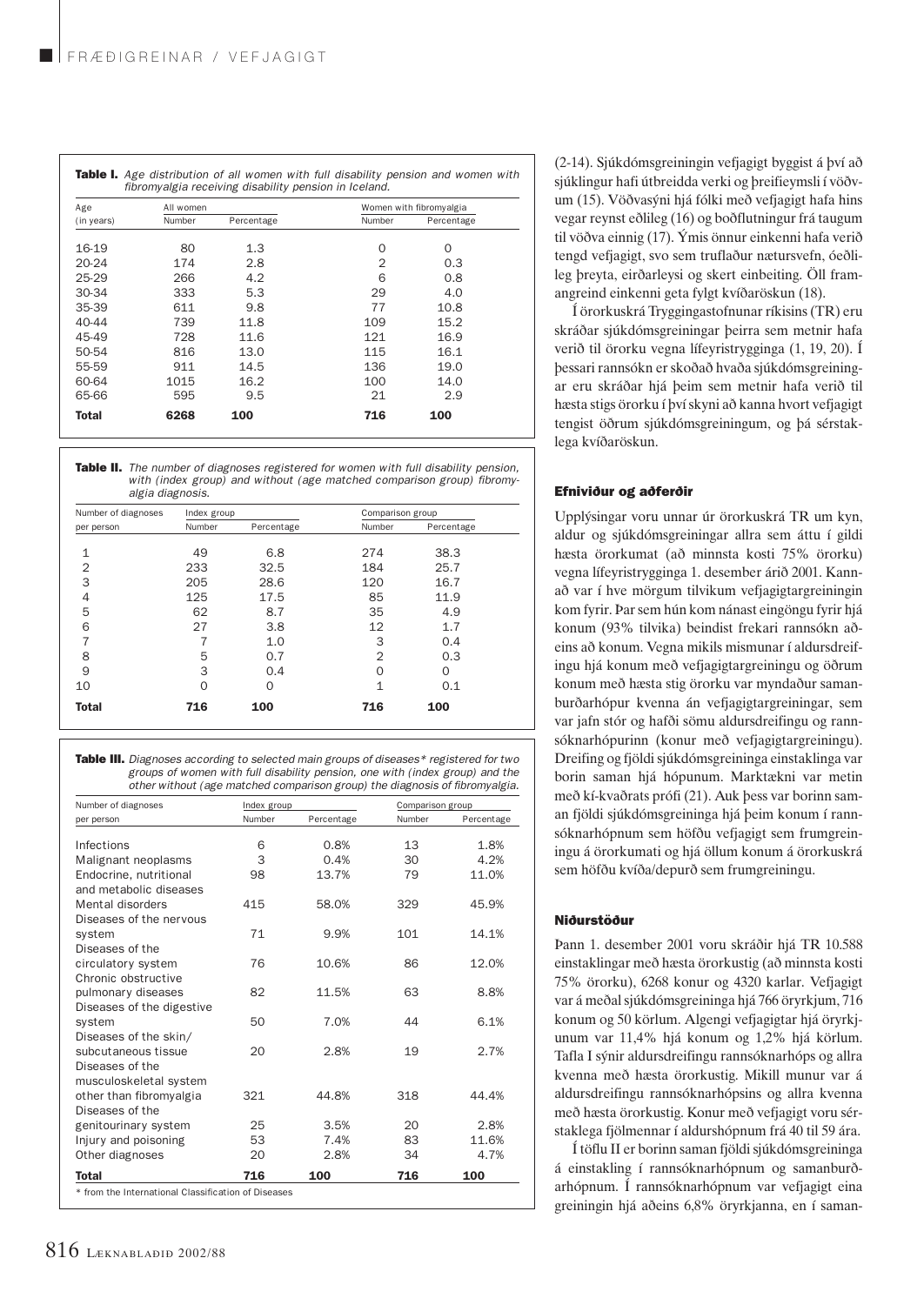burðarhópnum höfðu 38,3% eina skráða greiningu í örorkumati. Tafla III sýnir sjúkdómsgreiningar samkvæmt nokkrum aðalgreiningarflokkum Hinnar alþjóðlegu sjúkdóma- og dánarmeinaskrár hjá báðum hópunum. Marktækur munur var á dreifingu sjúkdómsgreininganna hjá hópunum (p<0,0001). Þegar einstakar sjúkdómsgreiningar voru bornar saman voru geðraskanir eini greiningarflokkurinn sem var marktækt stærri í vefjagigtarhópnum (p<0,0001), 415 konur með vefjagigt höfðu slíka greiningu, en 329 konur sem ekki höfðu vefjagigt. Ef einungis voru skoðaðar kvíðaraskanir varð munurinn enn meiri, eða 273 konur með vefjagigt á móti 85 án vefjagigtar. Þess vegna var fjöldi greininga hjá konum með vefjagigt sem frumgreiningu á örorkumati borinn saman við fjölda greininga hjá konum sem höfðu kvíða/depurð sem frumgreiningu (tafla IV). Mynstrið hjá þessum tveimur hópum var áþekkt.

#### Umræða

Einkenni vefjagigtar geta verið fólki erfið og hamlandi. Röng flokkun þessa sjúkdómsástands dregur úr líkunum á því að sjúklingar fái bestu mögulega meðferð. Vefjagigt hefur verið flokkuð á ýmsan hátt. Mest notuðu greiningarskilmerki hennar byggja á aumum punktum í vöðvum og gera ráð fyrir að um gigtsjúkdóm sé að ræða (15), jafnvel þótt engar af þeim hlutlægu rannsóknaraðferðum sem almennt er beitt við greiningu gigtsjúkdóma staðfesti þessa greiningu.

Niðurstöður þessarar rannsóknar benda til þess að sjúklingar með vefjagigt hafi fjölkvillavanda. Í vefjagigtarhópnum höfðu aðeins 49 konur (6,8%) eina sjúkdómsgreiningu á örorkumati, en flestar tvær til fjórar greiningar. Í samanburðarhópnum höfðu hins vegar 274 konur (38,3%) eina sjúkdómsgreiningu á örorkumati. Dreifing fjölda sjúkdómsgreininga hjá konum með vefjagigt er svipuð og hjá konum sem hafa kvíða/depurð sem frumgreiningu á örorkumati. Þetta bendir til þess að vefjagigt fari sjaldan ein sér heldur tengist öðrum heilsufarsvanda. Hér verður þó að líta til þess að hugsanlega sé vefjagigt hjá öryrkjum ekki dæmigerð fyrir vefjagigt almennt. Það að algengi vefjagigtar hjá öryrkjum er áþekkt og hjá fólki almennt á Íslandi (22) bendir hins vegar til þess að þarna sé ekki verulegur munur á.

Skoðun á dreifingu sjúkdómsgreininga hjá rannsóknarhópnum og samanburðarhópnum staðfestir enn frekar að vefjagigt fari sjaldan ein sér. Geðraskanir eru marktækt algengari hjá vefjagigtarkonunum og þá sérstaklega kvíðaraskanir. Þetta bendir til þess að vefjagigt sé oft á meðal einkenna streituástands og er sú ályktun í góðu samræmi við niðurstöður annarra rannsókna (3, 9, 23). Sýnt hefur verið fram á tengsl vefjagigtar við önnur einkenni sem tengjast kvíða og streitu (23-27) og tengsl vefjagigtar við ýmsTable IV. *The number of diagnoses registered for women with full disability pension and anxiety/depression or fibromyalgia as first (primary) diagnosis as basis for disability claim.*

| Number of diagnoses<br>per person | Anxiety/depression<br>as primary diagnosis |            | Fibromyalgia<br>as primary diagnosis |            |
|-----------------------------------|--------------------------------------------|------------|--------------------------------------|------------|
|                                   | Number                                     | Percentage | Number                               | Percentage |
| 1                                 | 170                                        | 17.6       | 49                                   | 16.6       |
| $\overline{2}$                    | 270                                        | 27.9       | 116                                  | 39.2       |
| 3                                 | 242                                        | 25.0       | 80                                   | 27.0       |
| 4                                 | 146                                        | 15.1       | 27                                   | 9.1        |
| 5                                 | 89                                         | 9.2        | 13                                   | 4.4        |
| 6                                 | 27                                         | 2.8        | 7                                    | 2.4        |
| 7                                 | 14                                         | 1.4        | 3                                    | 1.0        |
| 8                                 |                                            | 0.7        | 1                                    | 0.3        |
| 9                                 | $\overline{2}$                             | 0.2        | $\Omega$                             | 0.0        |
| 10                                | $\mathbf{1}$                               | 0.1        | 0                                    | 0.0        |
| <b>Total</b>                      | 968                                        | 100        | 296                                  | 100        |

ar aðrar geðraskanir (14, 27-30). Helstu greiningarskilmerki almennrar kvíðaröskunar samkvæmt greiningarskilmerkjum samtaka bandarískra geðlækna (DSM-IV) eru óeðlilegur og langvarandi kvíði, eirðarleysi, óeðlileg þreyta, skert einbeiting, pirringur, óeðlileg vöðvaspenna og truflaður nætursvefn (18). Þessi einkenni eru jafnframt algeng hjá þeim sem hafa vefjagigt.

Sú rannsókn sem hér er til umfjöllunar sýnir eins og rannsóknir almennt að vefjagigt er mun algengari hjá konum en körlum. Þetta á einnig við um kvíðaraskanir (31). Þennan kynjamun kann að mega rekja til mismunandi stöðu og hlutverks kvenna og karla í þjóðfélaginu (32, 33).

Fordómar gagnvart geðsjúkdómum eiga hugsanlega sinn þátt í því að sumir læknar nota fremur greininguna vefjagigt en kvíðaröskun þegar um er að ræða kvíða, útbreidda verki og vöðvaspennu, þreytu og truflaðan nætursvefn. Slíkt getur hins vegar átt sinn þátt í að viðhalda fordómum og auk þess komið í veg fyrir að sjúklingar fái heppilegustu meðferð, sem væri fólgin í því að taka á geðræna þættinum.

#### Ályktanir

Mun meiri líkur eru á að konur með vefjagigt hafi geðröskun, einkum kvíðaröskun, en aðrar konur með hæsta örorkustig. Þetta bendir til sterkra tengsla milli vefjagigtar og kvíða.

### Heimildir

- 1. Thorlacius S, Stefánsson S, Jóhannsson H. Örorkumat fyrir og eftir gildistöku örorkumatsstaðals. Læknablaðið 2001; 87: 721-3.
- 2. Wright M. Diagnosing fibromyalgia stops doctors from thinking. BMJ 2002; 324: 300.
- 3. Nimnuan C, Rabe-Hesketh S, Wessly S, Hotopf M. How many functional somatic syndromes? J Psychsom Research 2001; 51: 549-57.
- 4. Kurtze N, Svebak S. Fatigue and patterns of pain in fibromyalgia: Correlations with anxiety, depression and co-morbidity in a female county sample. Br J Med Psychol 2001; 74: 523-37.
- 5. Wright MG. Fibromyalgia syndrome. Rheumatology 2001; 40: 348.